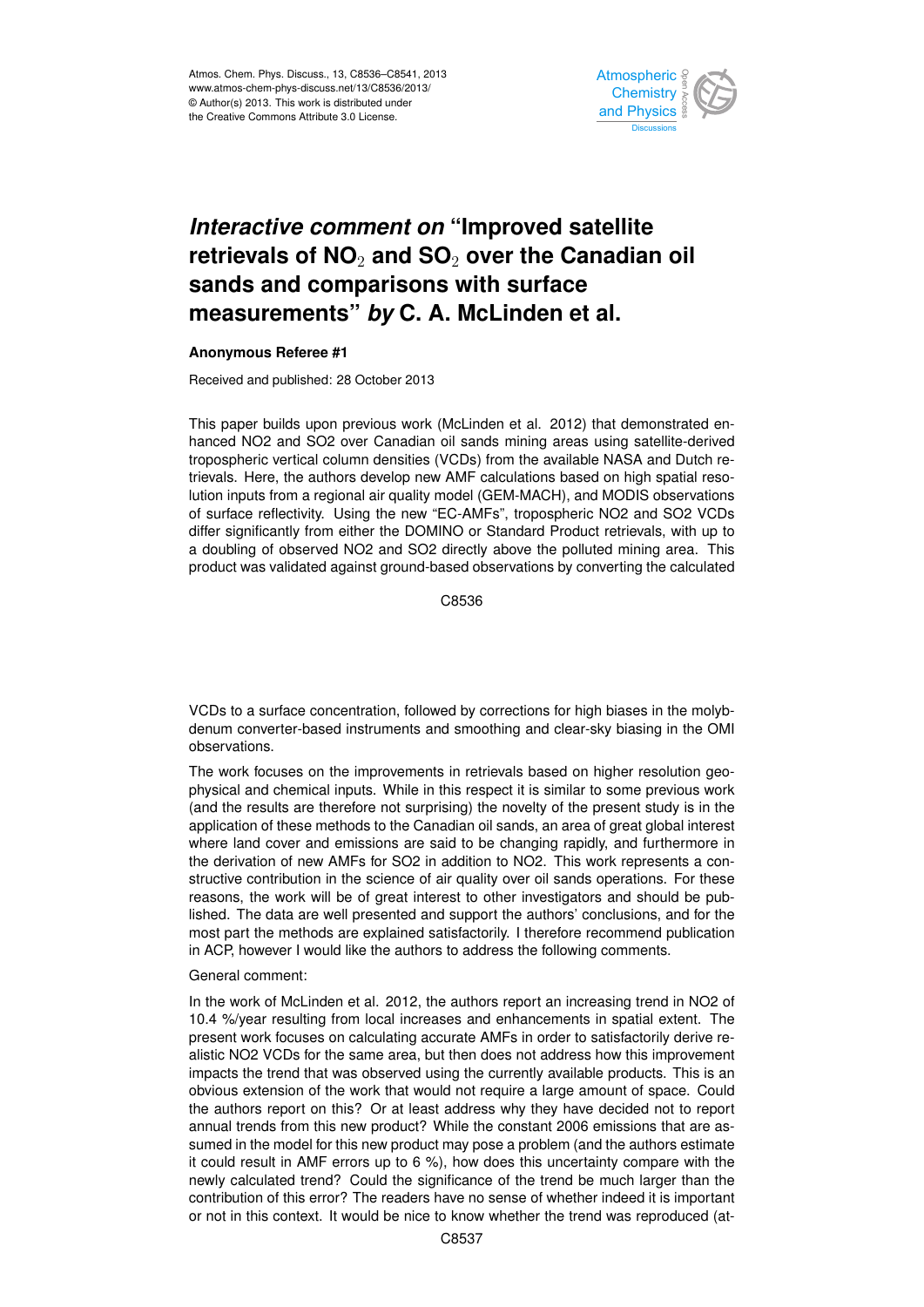tenuated, accentuated, or not at all?) in the new satellite-derived tropospheric VCDs. My sense is that this manuscript is not too long to exclude such an addition.

Comments on the error budget:

In Section 4.1, the authors state that the "primary goal" of this work was to address systematic errors in the current data products. While the sum total of these systematic errors seems to have been addressed (we see for example the ratio of the new "EC AMF" to DOMINO AMF in Figure 6), the authors do not specifically break down how replacing particular inputs of the current data products contributed to reducing the systematic error. It would have been nice, and in my opinion most useful to future investigators, to report how much of the improvement in the new product could be explained by, for example, a higher resolution absorber profile alone. How much did the other improvements (surface reflectivity, more correct treatment of snow, topography) contribute individually? The results of such an analysis might be different from previous work addressing these issues at other locations, given the unique latitude, land cover changes, snow cover, and emission patterns of this particular region. Considering their stated "primary goal", can the authors speak to this at all?

Also along the lines of the error budget, I would ask the authors to defend explicitly their choice of ranges in calculating error in the EC AMFs. In Table 3, column 3 the authors state the "parameter uncertainty" in cloud fraction, cloud pressure, albedo, surface pressure, and column ozone, but it is not obvious why these particular ranges were chosen. I would prefer to see the reasoning behind these choices in the manuscript, particularly if there should be references to other work (for example, is there a reference that states the surface albedo derived from MODIS is 0.02?). Without this reasoning, the error budget has little meaning. Touching on my question in the paragraph above, is it possible that these errors could represent the difference between the the inputs used in the currently available retrieval products and the inputs used for this new EC AMF? If not, this doesn't seem to address the "primary goal" of the work unless I have misunderstood their meaning.

C8538

The only choice of "parameter uncertainty" that is explained clearly is the profile shape, where the authors evaluate the uncertainty by recalculating the AMFs using profiles from GEOS-Chem. In this case, my sense is that the error is not properly addressed whatsoever. Profile shape in the GEM-MACH model may or may not be represented realistically in the same way that profile shape in GEOS-Chem may or may not be– so the error could be largely underestimated depending on how similar the modeled processes are. Could the authors take time in the manuscript to elaborate on the model processes that will affect vertical profile in each model. (Would a comparison between models represent a reasonable range that encompasses true profile shapes in order to calculate this uncertainty?)

Comments on the comparison with surface observations:

The wind-sector averaging prior to calculating a GB observation average is an interesting attempt to get around the problem of pixel-vs-point measurements. Some previous work has calculated a wider temporal average in ground-based observations hoping to represent spatial variability in the temporal. Is the pre- wind-sector averaging approach used here an original approach to this particular problem? Or are there precedent examples (if so, it would be nice to see references).

Unless I am misunderstanding the authors, the 2-d Gaussian distribution estimate is another interesting approach to what is essentially the same problem (pixel-vs-point). Why have the authors chosen to use both approaches at once instead of comparing the two? There needs to be some further clarification as to how the two approaches address different problems, in order to justify using both.

The error estimate for the molybdenum-converter based ground instruments ("CF") is based on half the difference between the means of the CF calculated by both GEM-MACH and GEOS-Chem (supplementary material). I would ask that the standard deviation of the CF from each model at overpass time also be included in the supplementary material, to give the interested readers an estimate of the possible range this